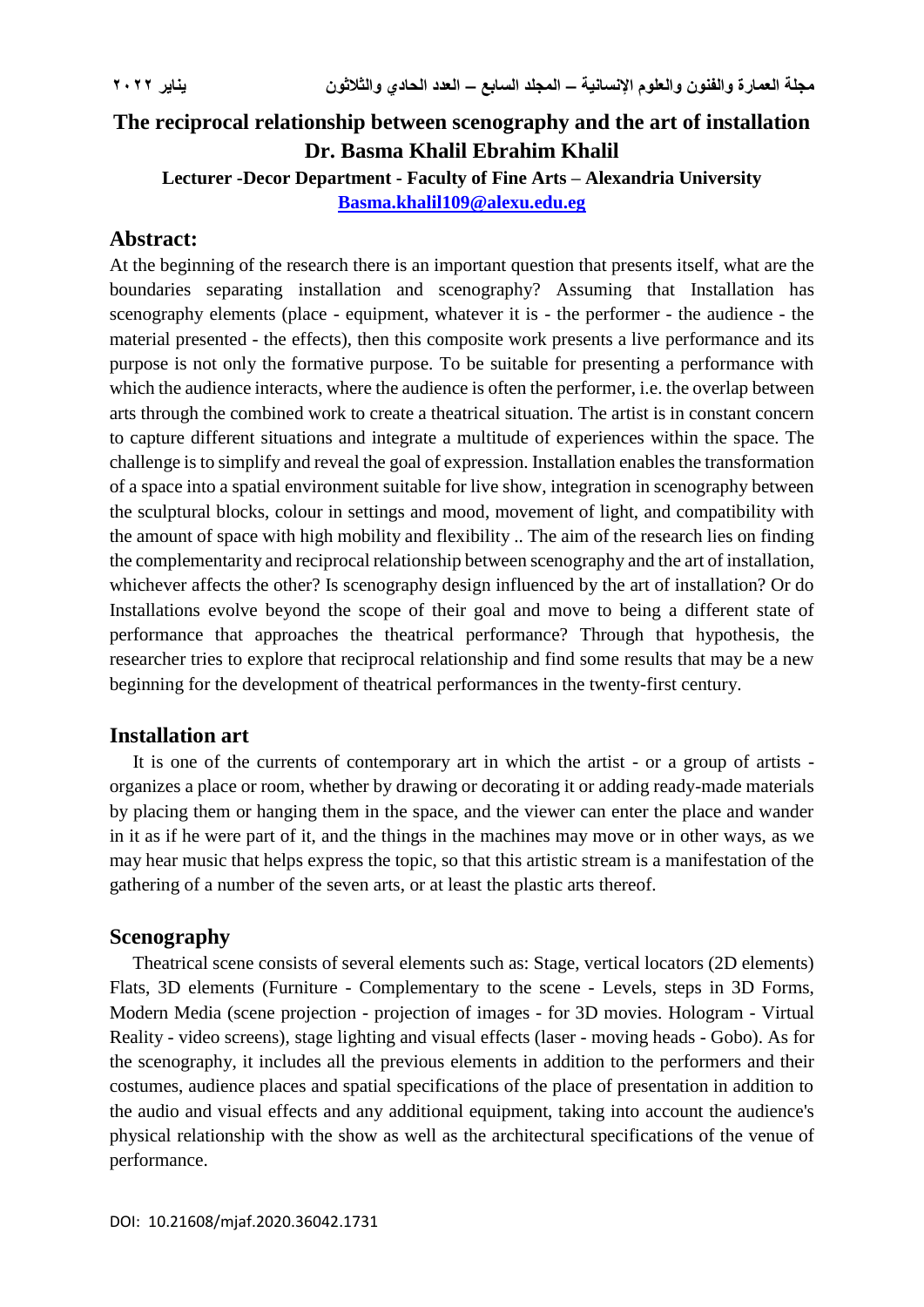#### **Definition of the term Installation in contemporary art**

 The traditional meaning of "installation" refers to hanging pictures or arranging objects in a gallery. The less comprehensive and more modern meaning of complex work is the establishment of a work of art in a specific space, and in this sense, we find that installation is specially prepared in special spaces in exhibitions, or in external sites, and it does not include only a group of separate artistic elements to be presented in an individual form, but it appears as a complete group or a specific environment, and it adds to the recipient an experience that enables him to become surrounded by art, as in the case of public spaces with decorated walls, or cathedrals rich in artworks, and we note that installation are generally exposed for a short period, and after it is dismantled leaving documentation for it.

 One of the most important artistic trends that preceded the art of installation and was considered a true precursor to its emergence, "Pop Art" (1950-1960), which was one of the most prominent artists of "Allan Kaprow" and his exhibitions of event art "Happening" and paintings "Edward Kienholz" and environments for theatrical performances like Ruckus Manhattan, we also note the Oldenburg warehouses full of consumer items, and also "Andy Warhol" and the highly elegant figures on the wallpaper. Unlike the previously mentioned works - which preceded the appearance of the composite work - there are some installations for "Jodi Pfaff" which were formulated within dramatic environments that include thousands of elements scattered in Thai Evoke gardens. The artwork is embodied within the framework of dream and imagination, there is also "Daniel Porin, "who establishes installations for layouts that lead to constructions from which expression emerges according to their conditions in a site that has a special social or environmental personality.

 Moreover, that environment that the artist's imagination creates through installation shows us through certain combinations of different materials, some are coherent and the other may be fragile, the artist's desire to record a moment at the expense of the continuity of the used materials, those special compositions of the artist can be often different and inconsistent logically, we realize that the artist wants something different, as is the case with the same culture and its different needs, and in the works of Italian artists in the direction called "Arte Povera", we find that they have cancelled the legalized sufficiency or the meaning is prepared in advance, rather there are only multiple types of information spread in their works that can enrich the meaning, and this is the culture of postmodern art that influenced the concept of installation. We also see these compositions in sophisticated spaces from the filmed shots that are displayed through certain display screens that create a wider field to display the artist's vision and also give the strong opportunity to benefit from a concept in the environment and the event, and the rhythm of the music has a large role in some of these formations through natural or industrial sounds, depending on the nature and idea of the artwork. Installation art has introduced the elements of time and place as basic materials in the artwork and adopts thinking based on the relationship between a number of elements or the interaction between things and their context or value, and this value consists of the surrounding space and the people in it, and we notice that the place itself was prepared in advance to create this work of art - as everything that lies in it is in an active positive state. Installation gives a special character to the places where it is displayed, as it created a different artistic type and was not just a composition among the presented objects, but it was dealing with the space of the whole hall, so the recipient becomes part of the work immediately by entering this void.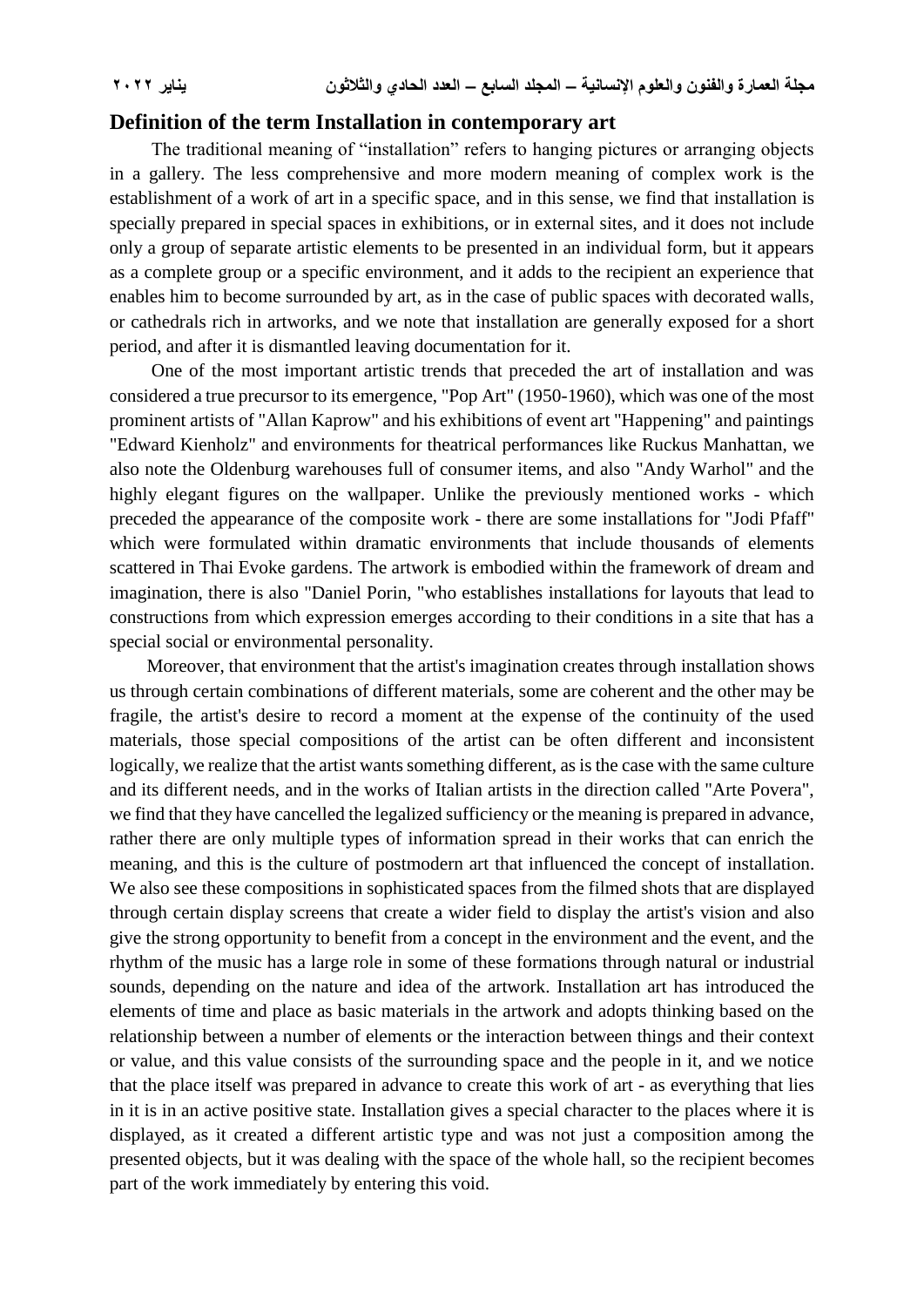# **Interactive Installation**

 It is a sub-type of the art of installation, this type gets the audience inside the artwork to deal with various interactive artistic elements and configurations that respond to the interaction of the audience with them, which leads to the occurrence of an artistic state, this state and this interaction is the purpose of this installation, where the artist has a special interest in using the participation and interaction of the audience to activate and discover meaning in his installation. There are many examples of interactive installations, some of which will be reviewed as follows:

Dust, Switherland,2004 - E-Static Shadows, UK,2009 - Five minutes into the future, Netherlands,2011 - Night Bright, USA,2011 - The Treachery of Sanctuary, France,2013 –

# **The convergence of Installations and Scenography**

Most of the research into the nature of theatrical spaces has focused on the ability of these spaces to focus attention on the theatrical performance being performed. Within the framework of this completed theatrical work, we find that the insightful view of the ideal viewer in the Renaissance had prevailed until recently, and during the twentieth century, many playwright and experimental writers who appeared in the twenties of this century tried to break this theatrical framework and its control, by means of suggesting some alternatives. Based on this, the experiments they carried out resulted in the development of many new theatrical methods that proceeded alongside the original forms of the physical relationship between the scenes and the theatrical event, and despite these experiences, the ancestral belief of the role played by the theatrical space has remained the same: It provides us with the basis figurative and structural basis for theatrical performance. The researcher believes that the development of installations to go beyond the scope of its goal and its transfer to a different state of performance makes it very close to the theatrical performance in the sense that installation changes places and spaces in a special way to be suitable for presenting a theatrical performance with which the audience interacts. Through the following examples, the researcher reviews some of the different works, as she classifies them between installations that have the characteristics of theatrical performances with scenography that use the principle of the art of installation. Such as:

### **A- Installations having the characteristics of theatrical performances:**

There are some works that belong to the art of installation of a special nature, as they carry with them special features that qualify them to converge in their structure and composition for theatrical performances, such as:

Family Portrait, South Africa,2007 - *Show your Stripes*, France,2009 - In order to control, Turkey, 2012 - Playful Art Installation by Camille Walala, UK, 2017 – Alsos, Areland,2019.

### **B- Scenography theatrical performances that use the principle of installation:**

We have already mentioned that the audience upon entering the interactive installation work became a part of it. Likewise, if the installation contains a performer among its elements and this performer provides an acting, dynamic, lyrical performance ... etc., then the four conditions necessary for the completion of the theatrical performance have been completed. The shows, which the researcher thinks, contain features of the art of installation, such as: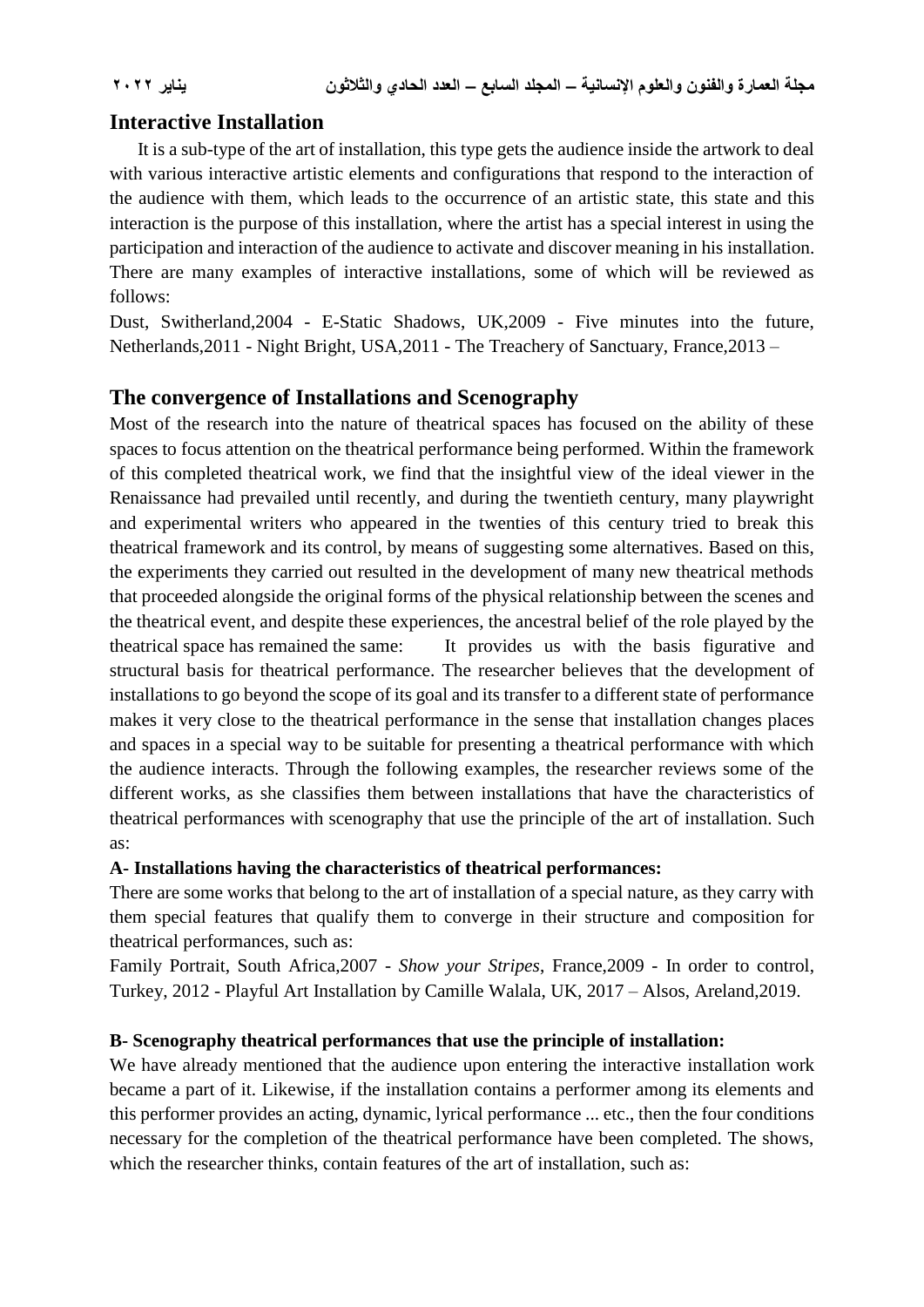The nightmare network, France,1990 - Spirits on stage, Sweden,2002 – Cubic, UK,2010 - Future self, Germany,2012 - Sparrow Song, USA,2013 - Louis Vuitton Installation Scenography, UK,2016

# **Audience participation**

The theatre audience differs from the television audience, as it looks at the theatrical performance as a connected show, each part of which depends on the other, so what the spectator initially sees has a direct and decisive effect on his understanding and response to what follows, and the theatrical performance sometimes trains its audience on certain types of responses, as is the case with interactive installation, the multiple nature of interactive installation or theatrical performances bearing the features of installations means that the viewer's role is usually set up to call for active interpretation. The nature of the event places a great emphasis on the participant spectator as the final judge of the event as no two members of the audience get the same experience.

Contemporary scenographic practice now includes events that take place outside the arenas of traditional theatre, and where scenography effectively presents the theatrical line. In more recent forms, the audience's role is seen as participatory or even interactive. Theatre aimed at audience participation is not new. But in some cases, it can be seen that scenographic strategies facilitate participation and invite fully interactive events. And that is through the aforementioned examples of installations and performances produced in response to specific sites that provided a sensual immersion to the audience and activated participation through the spontaneous attractiveness of the material and the metaphysical.

# **Results**

 The art of installation describes an artistic type of three-dimensional work that is often in specific locations and designed to change the proportion of space.

 In the art of installation, the artist seeks to create a vital space and to release a series of visual shocks in the audience, and this feature makes it closer to the theatrical performance, making this style of art more in line with the postmodern era.

 Installation is a catalytic artistic act that pushes the recipient to participate in it. By joining it, it becomes the stimulating work of the thought of the artist's vision, and the recipient comes out of being a mere observer until he becomes an essential element in most Installations.

• Installation gives a special character to the places where it is displayed, as it has created a different artistic type that can be used for the contemporary theatrical performance in the twenty-first century, and thus it is not a mere composition among the objects presented, but was dealing with the space of the entire hall, so the recipient becomes part of the work upon entering it for this void.

 There is an integration and a reciprocal relationship between scenography and the art of installation, each influencing the other, sometimes the design of scenography is influenced by the art of installation, and at other times installations evolve beyond the scope of their goal and move to being a different state of performance that approaches the theatrical performance.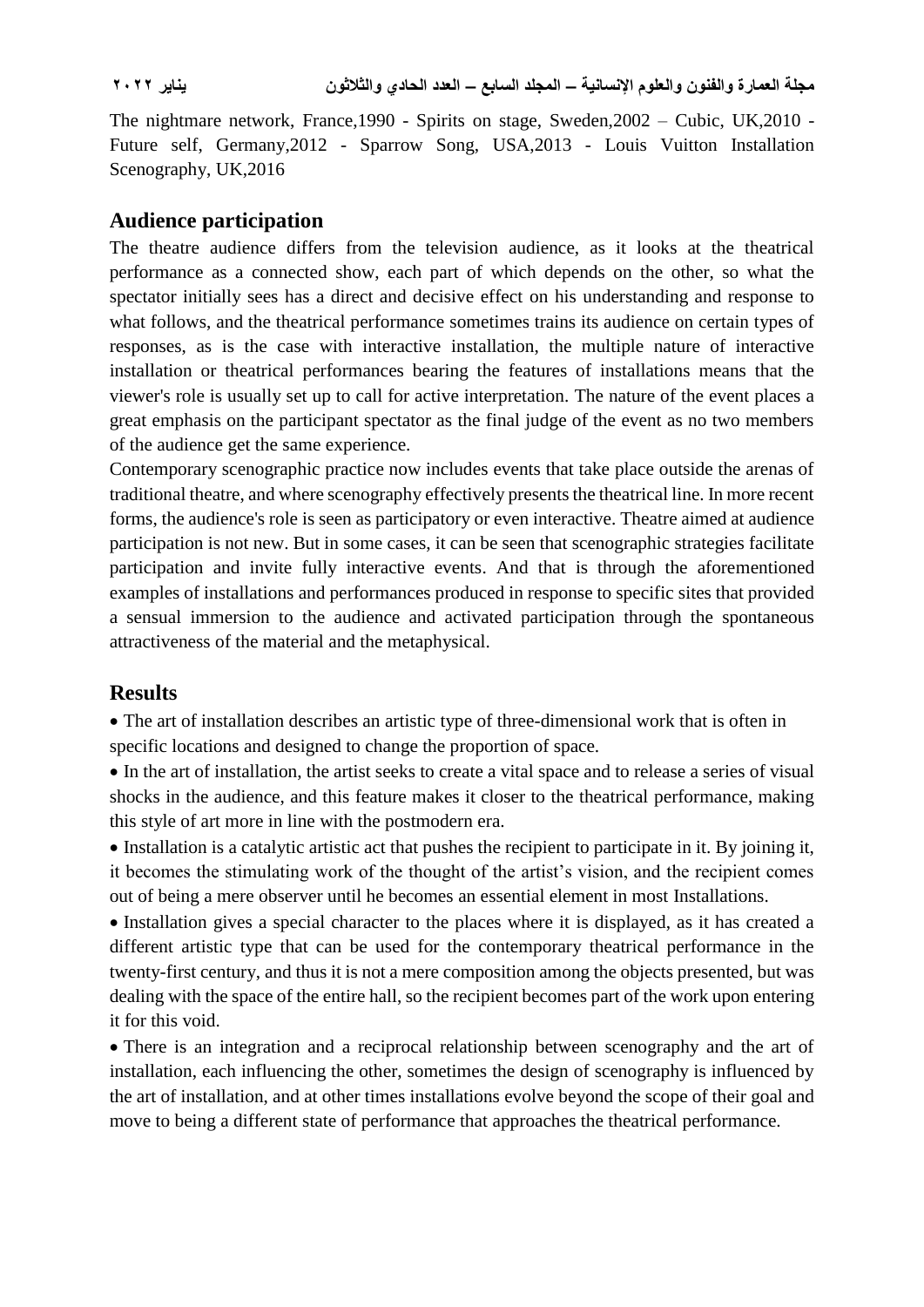Installation art has introduced the elements of time and place as basic materials in the artwork and adopts thinking based on the relationship between a number of elements or the interaction between things and their context or value, and this value consists of the surrounding space and the people in it, and we notice that the place itself was prepared in advance. To create this work of art - as everything that lies within it is in a positive, theatrical state.

 The previous results are summarized in a comparison between several points that illustrate the convergences between scenography and installation in the following table:

| <b>Installation</b>               | Scenography                                                                                                                                                                                                                                          | <b>Similarities</b>                                                                                                                                                                                                                                                                                   |
|-----------------------------------|------------------------------------------------------------------------------------------------------------------------------------------------------------------------------------------------------------------------------------------------------|-------------------------------------------------------------------------------------------------------------------------------------------------------------------------------------------------------------------------------------------------------------------------------------------------------|
| <b>Elements</b>                   | Performance location,                                                                                                                                                                                                                                | Performance Venue,                                                                                                                                                                                                                                                                                    |
|                                   | Scenic elements, performer,                                                                                                                                                                                                                          | Installation elements,                                                                                                                                                                                                                                                                                |
|                                   | content, audience                                                                                                                                                                                                                                    | performer, content, audience                                                                                                                                                                                                                                                                          |
| <b>Space of Performance</b>       | A three-dimensional<br>environment may be an<br>equipped theater and it can<br>exceed its scope, or it may<br>be in an internal or external<br>space that is prepared to be<br>suitable for theatrical<br>performance according to its<br>nature.    | A three-dimensional<br>environment may be an<br>equipped hall or an<br>exhibition, a room  or it<br>can be held in the open air,<br>depending on the purpose of<br>installation.                                                                                                                      |
| <b>Elements of time and space</b> | A live theatrical<br>performance is performed<br>for a specified period, in the<br>presence of the audience,<br>and in a specific<br>performance location,<br>according to the vision of the<br>show director.                                       | The live installation is<br>presented in a specified<br>period, in the presence of the<br>public, and in a specific<br>place, according to the<br>vision of the work artist.                                                                                                                          |
| <b>Content</b>                    | Most of the time, a written<br>text is provided by the actors<br>orally, or audio or video<br>recorded material, a gesture<br>presentation with symbolic<br>connotations, an impromptu<br>performance, etc.                                          | It may be a written text<br>provided by the performers<br>orally or audio or video<br>recorded material, a gestural<br>presentation with symbolic<br>connotations, an improvised<br>presentation that is related to<br>the composition of<br>installation.                                            |
| <b>Audience interaction</b>       | The audience may be a<br>spectator in the traditional<br>sense, participating in verbal<br>interaction with the<br>performer, going beyond all<br>of the preceding to interact<br>physically and participating<br>in the show with the<br>performer. | The audience may be a<br>spectator in the traditional<br>sense, participating in verbal<br>interaction with the<br>performer, going beyond all<br>the preceding to interact<br>physically and kinetically in<br>the interactive installations<br>and participating in the show<br>with the performer. |